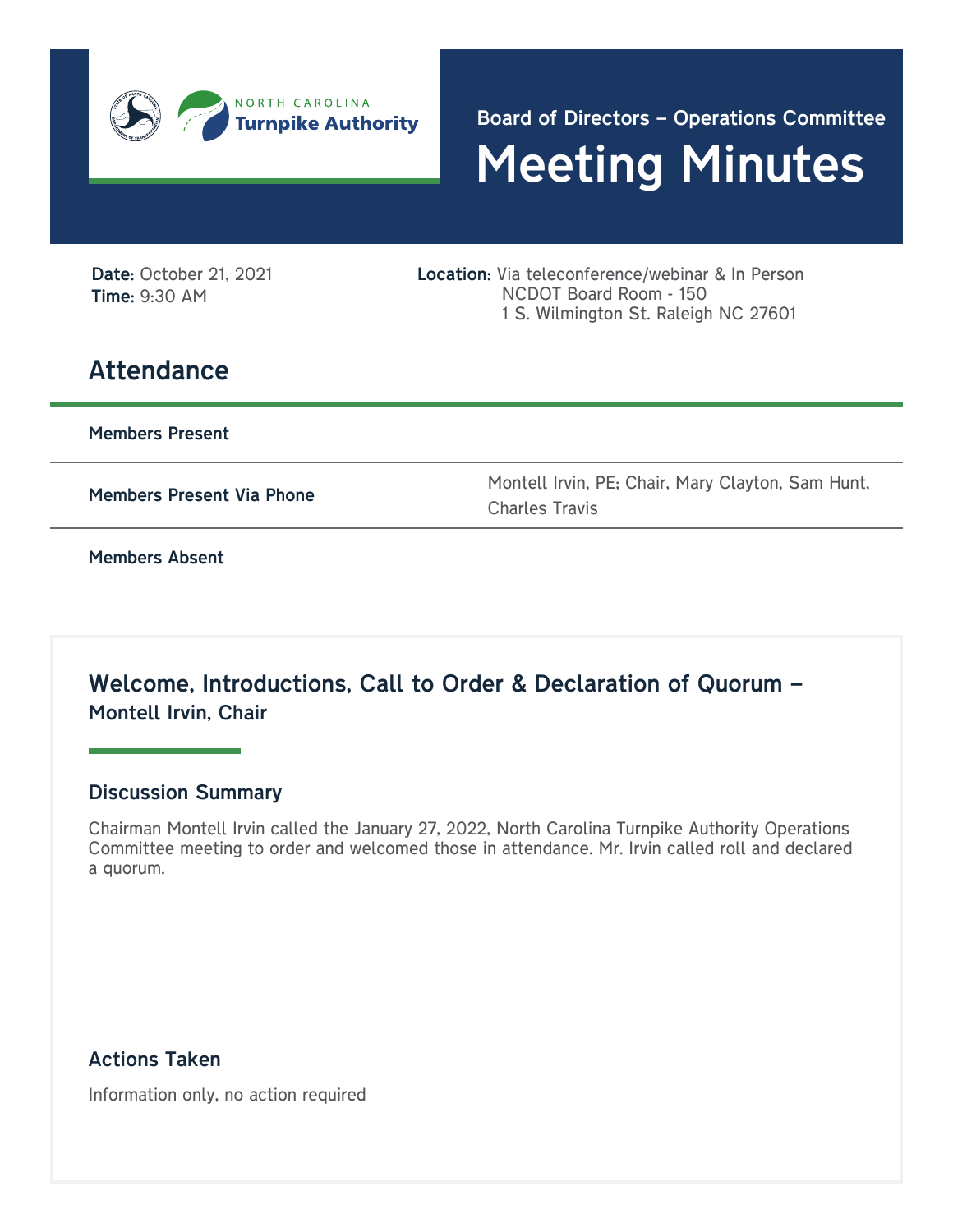## Approval of October 21, Meeting Minutes – Montell Irvin, Chair

#### Discussion Summary

Mr. Montell Irvin noted everyone received a copy of the meeting minutes prior to the meeting and announced he would accept a motion to approve the October 21, 2021, meeting minutes as written.

#### Actions Taken

The October 21, 2021, Operations Committee meeting minutes were unanimously approved upon a motion by Mr. Sam Hunt and seconded by Mayor Charles Travis.

## Opening Comments –

J. J, Eden, Executive Director

#### Discussion Summary

Mr. J.J. Eden started his opening comments by welcoming everyone to the meeting and by making several introductions.

Mr. Eden introduced and welcomed the two new members of the NCTA Board.

Dr. Pamela Senegal, of Roxboro, is the President of Piedmont Community College. Mr. Eden shared that she is also a member of the Roxboro Savings Bank Board, the Caswell Economic Development Board, and the Person Memorial Hospital Board.

Mr. John Adcock, of Holly Springs, is an attorney with experience in municipal and government work. He has served as a member of various boards, including the Triangle Community Coalition and Capital Area Preservation.

Mr. Eden explained that Dr. Senegal and Mr. Adcock will be sworn in on February 9, 2022. Mr. Eden also welcomed three new Turnpike team members:

Garrett Lee, Transportation Engineer Associate, joined us for the month of October, and you met him at the October Meetings. As part of the DOT Program, Mr. Lee is now working with us on special projects for a few months. We are glad to have him back with Turnpike. Jacob Vlanich, Financial Analyst I, is joining David Roy's team. Born and raised in Raleigh, he is a graduate of NC State. He has experience in hospital finance and recently returned from a deployment with AmeriCorps NCCC through FEMA Corps where he spent time helping New Orleans recover from Hurricane Ida.

L.J. McCarthy, Technical Writer, is joining Manish Chourey's group supporting the Customer Service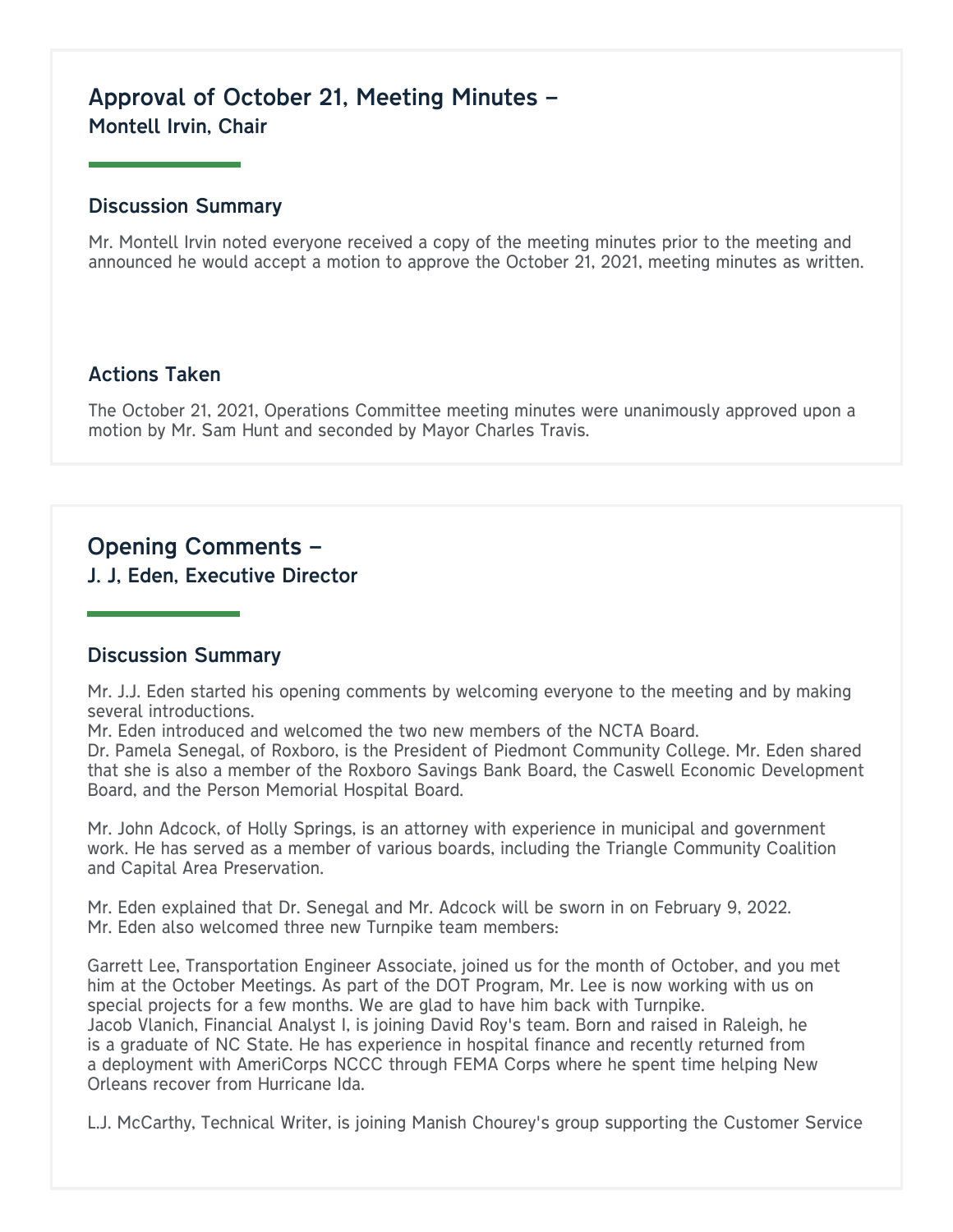and Toll Technology team. She has over 30 years of experience in the construction/engineering industry, with over 20 focused on the toll industry. Her professional focus has included business development, marketing, contract administration and proposal coordination. She is moving to North Carolina from Florida.

Mr. Eden talked about the positive things happening at the Turnpike and mentioned how excited he is with all of the new team members.

Mr. Eden summarized the November 2021, statistics. He stated that Triangle Expressway transactions totaled 5.11 million with \$4.64 million in revenue. Monroe Expressway transactions were at 3.46 million bringing the revenue for that period to \$2.35 million. Nearly 15,000 transponders were distributed. Turnpike has distributed nearly 1,107,700 transponders to date.

Mr. Eden talked about the challenges of workforce hires for both engineering and operations. Mr. Eden shared the August statistics for the Triangle Expressway. He stated that in August 2021 there were over 5.14 million transactions and revenue was approximately \$4.17 million. Mr. Eden also provided updates on the Monroe Expressway and stated that the facility had over 3.77 million transactions in August 2021 with revenue around \$2.06 million.

Mr. Eden stated that during August 2021 the NC Quick Pass program did well with around 21,800 transponders distributed. This brings the total to nearly 1,059,000 program-to-date.

Mr. Irvin commented on the matter of workforce hiring shortfalls. He said he knows it is a concern, but that as an organization we need to rise to that challenge and produce the service and results expected by the customer base. Mr. Hunt said that he knows that it is a widespread concern throughout the economy.

#### Actions Taken

Information only, no action required

## Complete 540 Construction Update – Dennis Jernigan, PE, Deputy Chief Engineer for Highway Operations

#### Discussion Summary

Mr. Dennis Jernigan provided the committee with an update on Complete 540 construction and public outreach.

Mr. Jernigan stated that the Complete 540 R-2828 job would use all concrete pavement (on the mainline), and the "A" and the "B" jobs would be paved with asphalt. Mayor Chuck Travis asked why the contractor would be using asphalt versus concrete on a project. Mr. Jernigan explained that asphalt is cheaper but has an 8-year replacement cycle. The expected 'life of concrete is generally about 35 to 40 years. He continued that asphalt is used on the ramps, because of the anticipated longer life expectancy of the material in that application. He mentioned that it is standard to use both materials.

Ms. Mary Clayton asked that in light of the reduction in the number of claims - and in respect to the completion date in 2024 – how confident Mr. Jernigan was about the figures being in the \$7 million range. Mr. Jernigan answered that the bulk of the settlements had been in regard to utility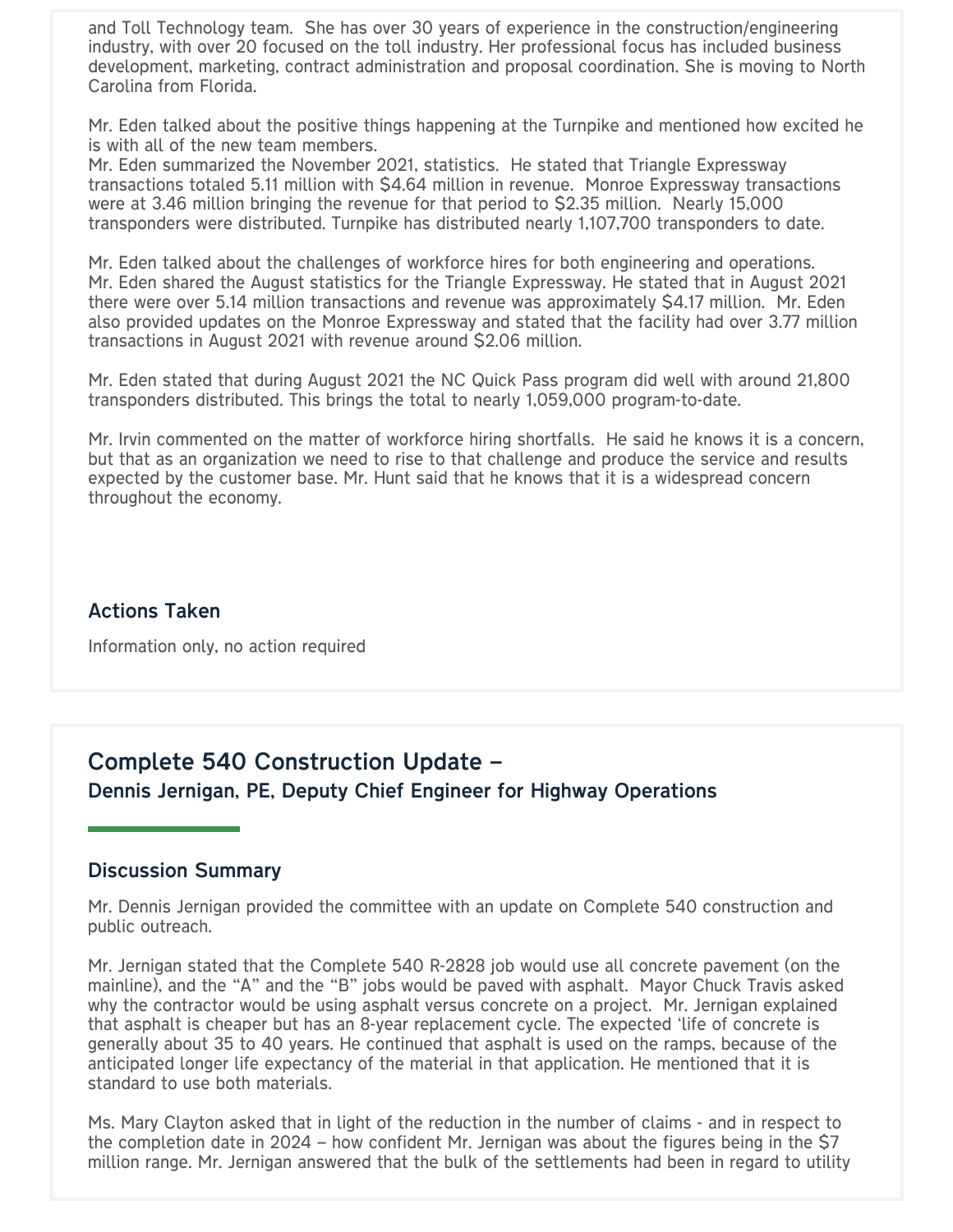relocations and right of way acquisition delays. With those being past issues, the remaining claims would not affect the ability of the contractors to progress the work. Ms. Clayton later noted that the Turnpike doesn't want to be impacted by further surprises during the next two years in regard to claim payments.

Mayor Travis asked Mr. Jernigan to discuss the sound walls. He asked if those now listed were included in the original scope of work. Mr. Jernigan replied that all three contracts were set up to include sound wall quantities. Contracts were designed to include a price of \$45 per square foot so that if there was a difference in the preliminary and final sound studies, the contractors would be adequately compensated. This approach is used to mitigate risk in regard to contract structure. Mayor Travis said that basically, it is an allowance in the contract that has been acted upon. He then asked if that was a correct statement. Mr. Jernigan confirmed this for Mayor Travis. Mr. Montell Irvin also noted that he was aware of other projects in the state having similar noise wall requirements.

#### Actions Taken

Information only, no action required

## I-485 Express Lanes Update – Andy Lelewski, PE, Director of Program Development

#### Discussion Summary

Mr. Andy Lelewski provided the committee with updates on the I-485 Express Lanes and NCTA construction-related activities.

Mr. Lelewski introduced Mr. Brian Davis, P.E., Division 10 Resident Engineer. He provided an update on the construction of the I-485 Express Lanes project and shared pictures of toll sites under construction.

Mr. Montell Irvin asked for a reminder about the details of the new I-485 completion schedule. Mr. Lelewski stated that the schedule being tracked assumed the opening of the express lanes in late 2024. He explained that one of the first toll sites could be added later this year. This toll site would be used for site acceptance testing. During 2023 the civil infrastructure and the installation of toll equipment will both proceed towards completion. Ms. Clayton asked about the scheduled completion date in regard to the financial aspects of the budget for the project. Mr. Davis answered her question to say that the budget is 'over-running' by about a quarter of one percent. This translated to \$950,000. He said that I-485 was going well when considering the supplemental amounts and the changes in scope.

Mayor Travis asked that in regard to the purchase of tolling devices, how has the extended schedule affected the availability of equipment? How were procurement and the time-frame changes being handled? Mr. Lelewski stated that Mr. Manish Chourey would answer some of those issues in his presentation (#8), but also that he coordinated closely with Mr. Chourey regarding the turnover of tolling facilities and the intricate timing of such acquisitions with the toll system integrator's schedule. Mr. Chourey said that when establishing the procurement for the equipment, Turnpike had been very aware of the possibility of schedule changes. The RFP (Request for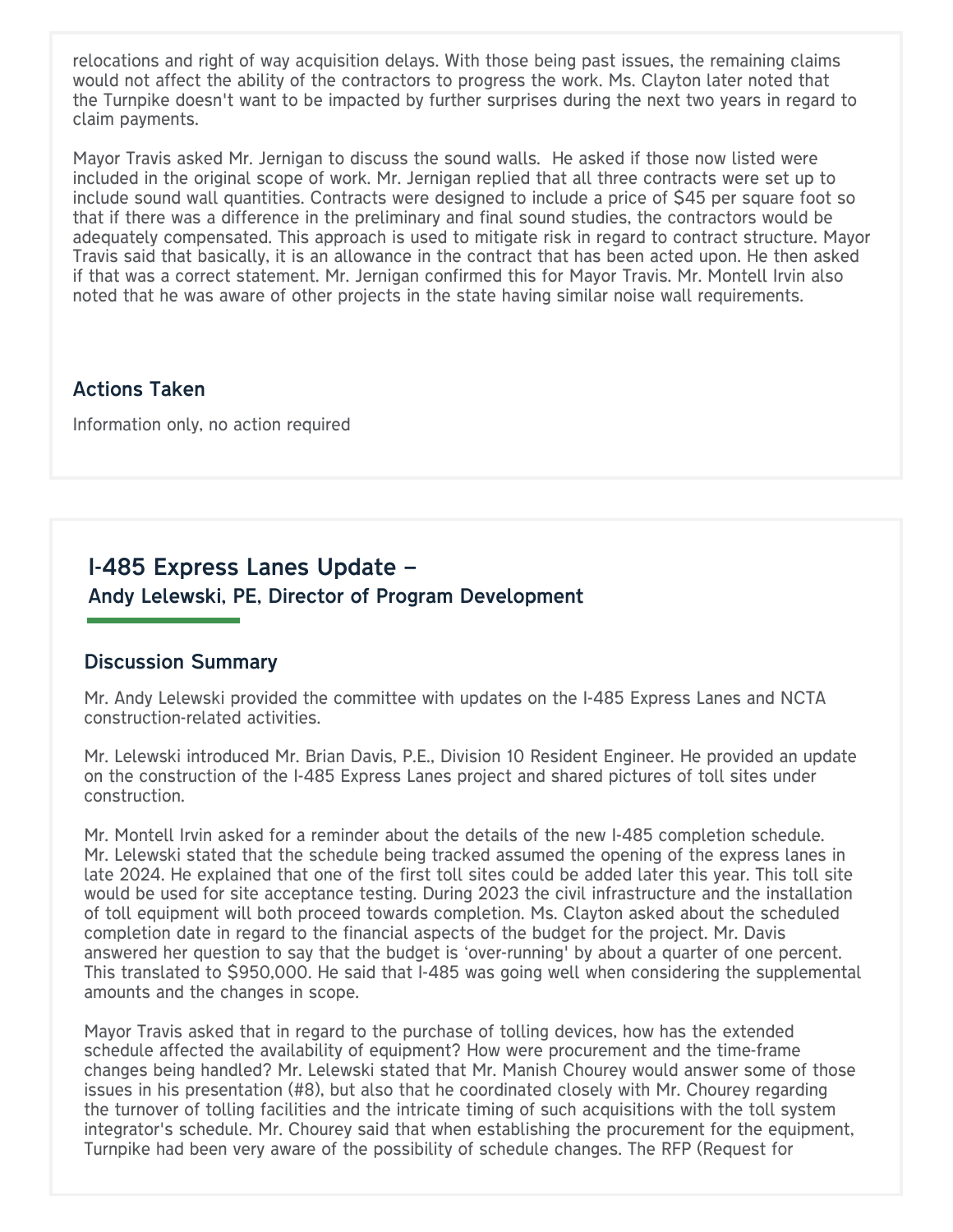Proposal) for I-485 Express Lanes was split into two phases. Phase One was designed to get the system delivered from the vendor and to get it tested and validated on one of the sites. Phase Two specified that Turnpike would allow up to 210 days of notice to the vendor for resumption of work. Phase Two required project completion at the end of that 210 days.

Mayor Travis asked if this would have to be re-negotiated. Mr. Chourey said that this timing detail was part of the original RFP. Mr. Lelewski also added that the construction part of the contract stated that the civil portion had to be built in time for the equipment phase to end appropriately. He stated that this is the process that was followed with the Triangle Expressway construction. Mayor Travis said that his concern was mainly about how the costs would be affected by the timing of equipment acquisition.

#### Actions Taken

Information only, no action required.

## ITS America Conference Update – Andy Lelewski, PE, Director of Program Development

#### Discussion Summary

Mr. Lelewski shared information regarding the ITS America Charlotte Conference that took place December 7-10, 2021.

#### Actions Taken

Information only, no action required.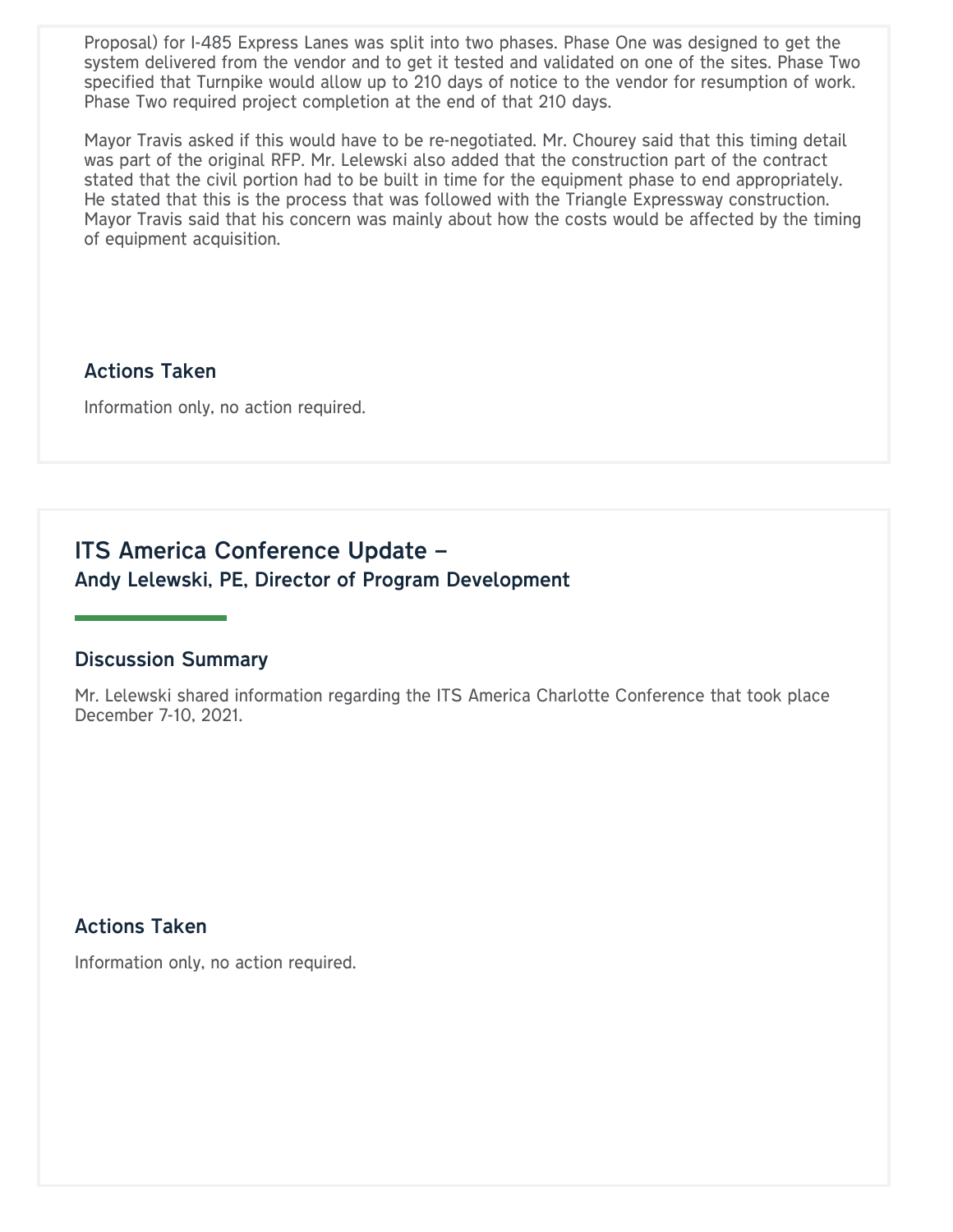## Customer Service & Toll Technology Update– Manish Chourey, Chief Technology Officer

#### Discussion Summary

Mr. Manish Chourey provided the committee an update on Customer Service and Toll Technology. In addition, he presented information regarding the I-485 Express Lanes Toll Collection System Contract Award, Triangle Expressway transactions, and Monroe Expressway Transactions. Ms. Angela Queenland, Manager of Customer Service, explained the benefits of a new Cloud Based System and the transition involved in its implementation.

Mr. Sam Hunt asked if agents who worked from home used the system with their mobile phones. Ms. Queenland stated that at the current time agents were receiving calls at the remote call center and the primary call center locations. There were currently no agents taking calls from home. Mr. Montell Irvin asked if the system would allow for that usage. Mr. Hunt continued with his question by asking if the phone system required specific phones. Ms. Queenland shared that one of the benefits of the new system is that no physical phone was required. The Cloud Based System can be accessed by using a laptop and a headset. Mr. Chourey added that once a secure system to gain credit card information access is established, there will be the option to have more remote agents.

Mr. Irvin asked about the lease term at the Rocky Mount location. Mr. Chourey stated that the lease is for 7 years, with the option to add 2 to 3 years, if needed. Mr. Irvin also asked if the plan for 80 agents at Rocky Mount allowed for social distancing accommodation. Mr. Chourey clarified that 80 was for total strength, but with social distancing allowances capacity would be 45 to 50 agents.

#### Actions Taken

Information only, no action required.